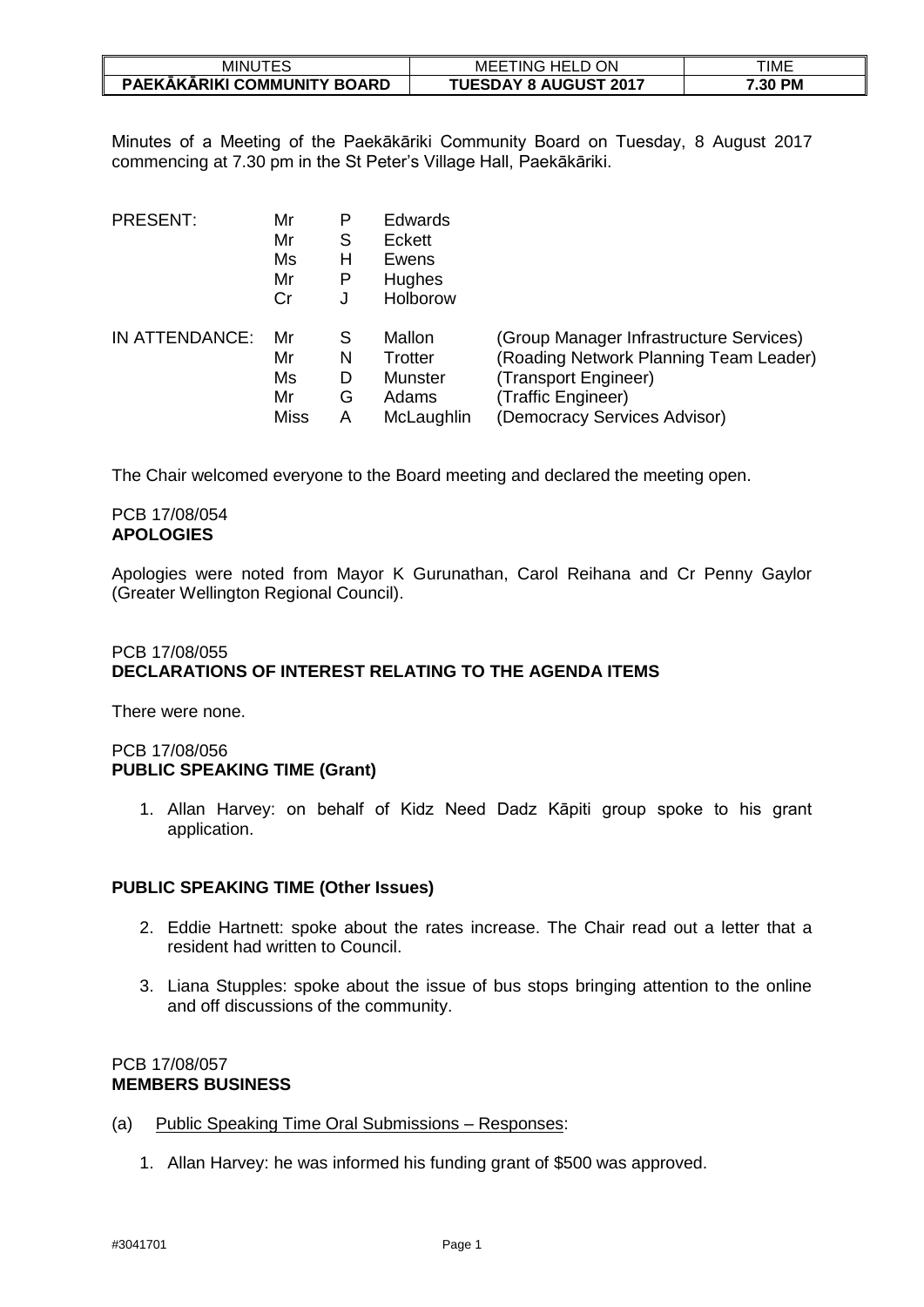| JTES<br>minu                | TING<br>HEL 1<br>ON<br>MEE   | TIME    |
|-----------------------------|------------------------------|---------|
| PAEKAKARIKI COMMUNITY BOARD | <b>TUESDAY 8 AUGUST 2017</b> | 7.30 PM |

- 2. Eddie Hartnett: he was informed that the Board was also concerned about the rates increase. An invitation would be extended to Wayne Maxwell, Group Manager, Corporate Services, so that he could explain the rates review process.
- 3. Liana Stupples: would provide a copy of the GWRC letter she received in response to her request for the provision of bus shelters on the new route, as well as providing a shelter for the rail replacement bus stop. The Board would have further discussions and agreed to write to GWRC for a bus shelter at the bus/rail site.
- (b) Leave of Absence:

# **MOVED (Hughes/Edwards)**

**That the Paekākāriki Community Board grants leave of absence to:**

- **Holly Ewens: 1 - 4 September 2017**
- **Steve Eckett: 17 September – 8 October 2017**
- **Cr Janet Holborow: 1 - 17 September 2017**

### **CARRIED**

- (c) Matters of an Urgent Nature: there were none.
- (d) Chairpersons Business:

The Chair spoke to his report (circulated to the Board) which covered the following matters: Seawall Consultation Group meeting; cycling along SH1; revocation of SH1; emergency preparedness – Sunday house visits of most homes in danger areas plus follow-up drop in Bowling Club; handing out Long Term Plan (LTP) notices at Paekākāriki Railway Station, Open Day and workshop at library; attended briefings on SH1; attended full Council meetings; setting up a fun-run in November and creating a garden in memory of Caroline Boyd the jogger who died in last years accident; a key was handed to Chair which would gain access to the emergency hub and also a list of names of those who can get into the school if something is happening outside school hours.

(e) Community Board Members Activities:

### Holly Ewens:

- Seawall consultation meeting and with Haig Meyer and Sean Mallon
- LTP workshop
- attended briefings on SH1 renaming
- attended Civic Awards ceremony at Council 13 July

### Steve Eckett:

- handed out LTP notices at Paekākāriki Railway Station
- LTP meeting at Bowling Club
- Seawall meeting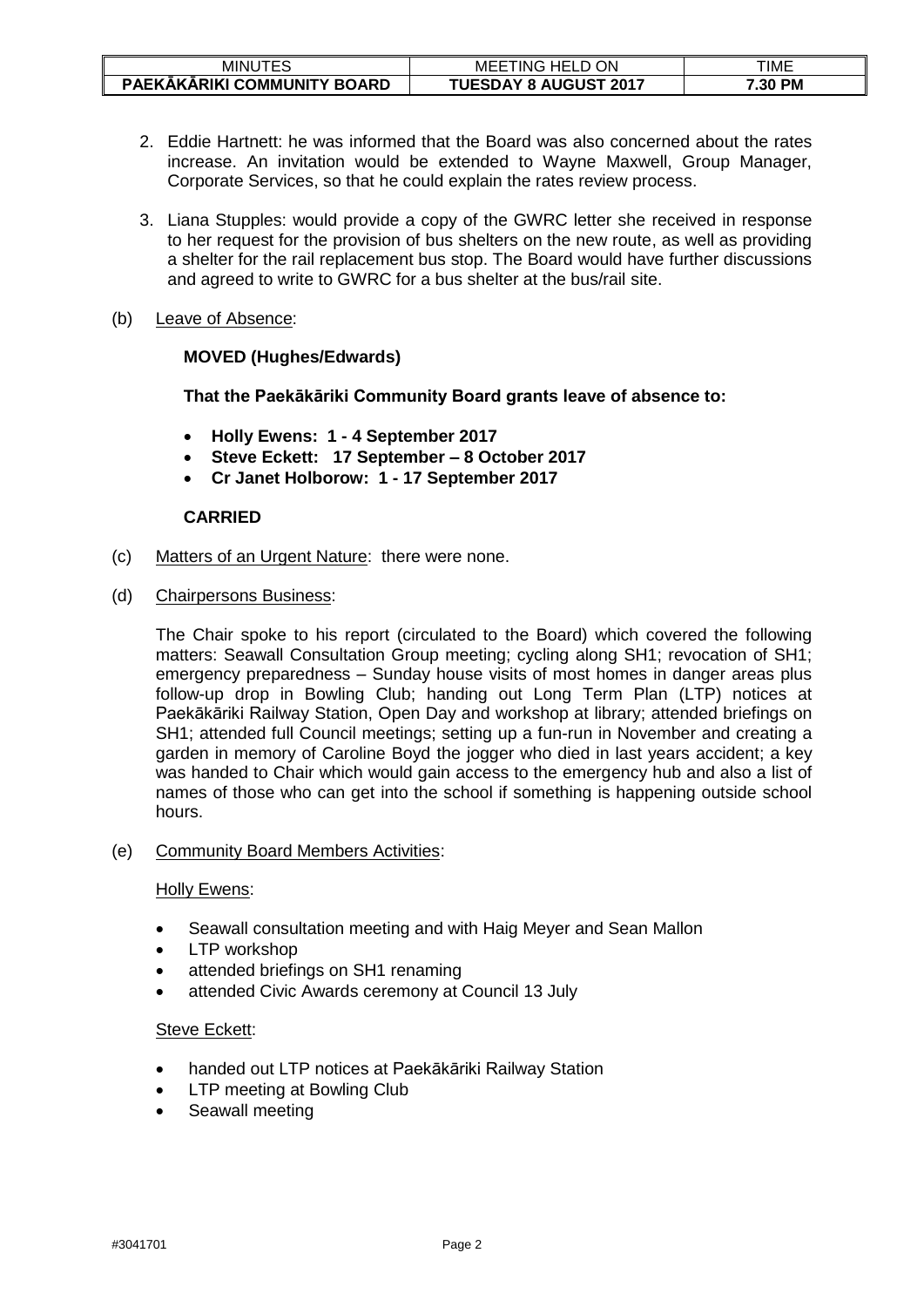| MINUTES                            | ON<br><b>HELD</b><br>. INGE<br>MEE<br>◡ | TIME    |
|------------------------------------|-----------------------------------------|---------|
| <b>PAEKAKARIKI COMMUNITY BOARD</b> | <b>TUESDAY 8 AUGUST 2017</b>            | 7.30 PM |

Paul Hughes:

- doing work on revocation consultation market day collating feedback
- doing work on track on South Beach Road talking to staff and community groups about improvements
- attended Strategy and Policy committee meetings

### Cr Janet Holborow:

- attended launch of the Climate Change report that GWRC released on 7 August
- attended LGNZ Conference in Auckland 23-25 July
- attended a Rotary Forum in Wellington 1 August
- attended Civic Awards ceremony at Council 13 July

### PCB 17/08/058 **CONSIDERATION OF FUNDING APPLICATIONS (IS-17-281)**

The Paekākāriki Community Board considered the funding report IS-17-281.

### **MOVED (Edwards/Ewens)**

**That the Community Board approves of a funding application for \$500.00 from Kidz Need Dadz Kāpiti to assist with its Father's Day event on 3 September 2017.**

# **CARRIED**

### PCB 17/08/059 **PRESENTATION : SPEED LIMIT REVIEW**

Mr Neil Trotter, Roading Network Planning Team Leader talked to the Board about the Speed Limit Review. Mr Trotter provided an overview of why Council were doing this now, the new approach for speed limits, what had been done already, future speed limit review and what they would like from the Paekākāriki Community Board.

Cr Holborow wanted a more consistent approach throughout the district. She had received feedback from a few shop owners in the village about cars travelling a lot faster. The Chair wanted the community to be consulted. Mr Trotter confirmed that potentially a community engagement specialist could be employed and an outside event could be arranged. Mr Mallon confirmed they would be focussing currently only on those roads causing concern at the moment – further work would happen over the next few years.

The Board thanked Mr Trotter and Ms Munster for their attendance and for the timeliness of the presentation.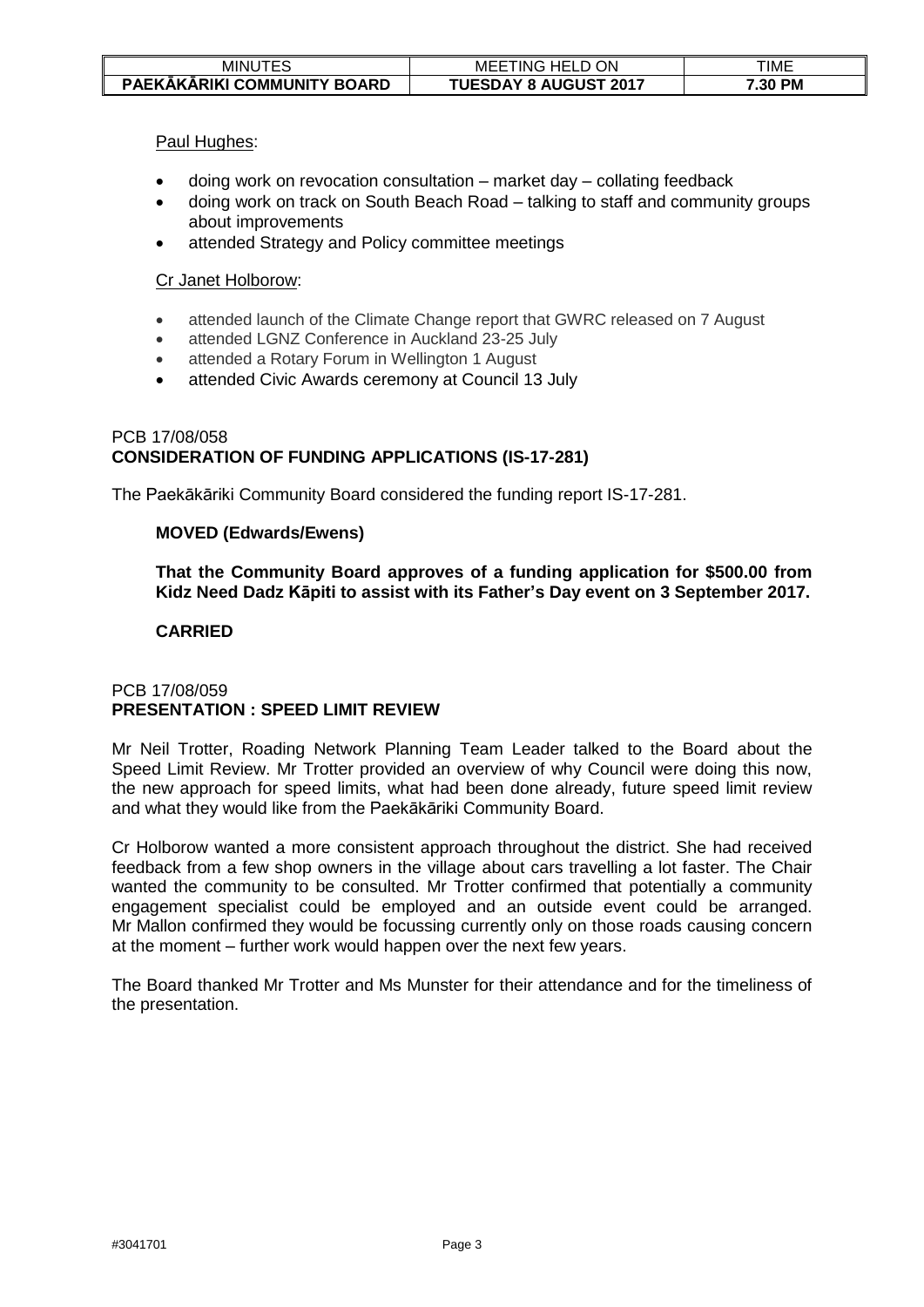| JTES<br>MINUT               | TING ,<br><b>HELD ON</b><br>MEE | TIME    |
|-----------------------------|---------------------------------|---------|
| PAEKĀKĀRIKI COMMUNITY BOARD | <b>TUESDAY 8 AUGUST 2017</b>    | 7.30 PM |

### PCB 17/08/060

# **NEW HAIL AND RIDE ROUTE LOCATOR FOR PAEKĀKĀRIKI AS PART OF BETTER BUS SERVICES FOR KĀPITI (IS-17-276)**

The Paekākāriki Community Board discussed the new bus stops for Paekākāriki report IS-17-276. Rhona Hewitt from Greater Wellington Regional Council also gave a brief summary. The rail changes are not happening in September and a date will be forthcoming for the project to be started. Cr Holborow congratulated the team on the consultation process which was very thorough.

### **MOVED (Edwards/Holborow)**

**That the Paekākāriki Community Board recommends to Council that it approves the recommendations at paragraphs 40-51 in Appendix 1 of report IS-17-276 (New Hail and Ride Route Locator for Paekākāriki as part of better bus services for Kāpiti).**

**CARRIED**

## PCB 17/08/061 **SH1 RENAMING (SP-17-277)**

The Paekākāriki Community Board discussed the State Highway 1 (SH1) Renaming report SP-17-277. Each board member submitted their preferences for Option 2. Ms Carol Reihana also submitted her preference (through Cr Holborow) for a separate name.

# **MOVED (Edwards/Hughes)**

**That the Paekākāriki Community Board indicates its preference for a separate name for renaming SH1 and recommends to Council the following name for Section 1 : Paekākāriki to Mackays Crossing : Hurumutu.**

# **CARRIED**

Cr Holborow abstained

An extra resolution was added:

### **MOVED (Hughes/Eckett)**

**That the Paekākāriki Community Board recommends to Council that further work be undertaken for the section from Beach Road South of State Highway 1 in conjunction with Porirua City Council.**

### **CARRIED**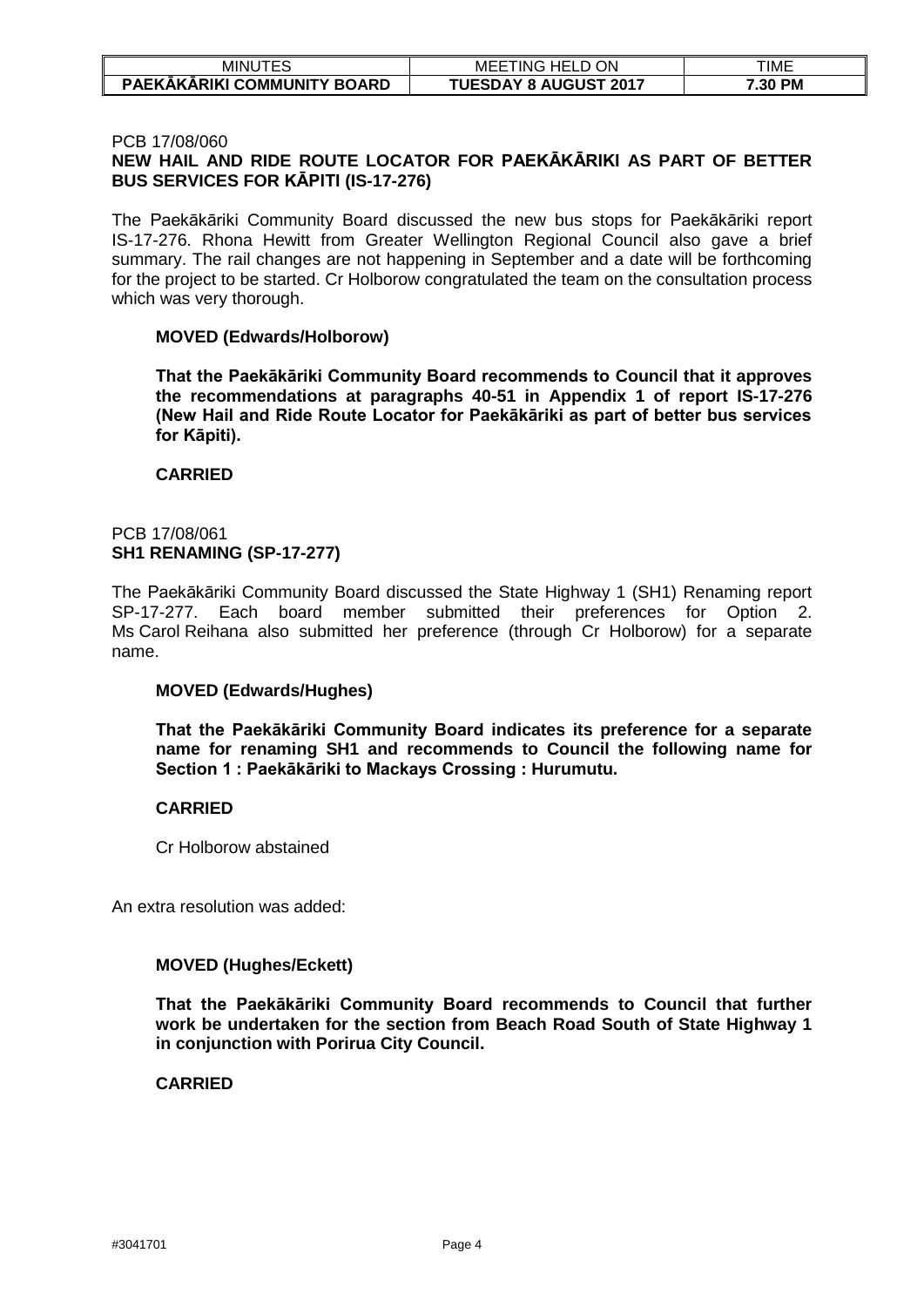| MINU .<br>--<br>⊏∾          | ON<br>ING.<br>8e i<br>ME<br>$\Box$<br>_<br>1 L | TIME    |
|-----------------------------|------------------------------------------------|---------|
| PAEKAKARIKI COMMUNITY BOARD | <b>TUESDAY 8 AUGUST 2017</b>                   | 7.30 PM |

# PCB 17/08/062

# **CONFIRMATION OF MINUTES : 27 JUNE 2017**

That a response to Jan Nisbet regarding Sang Sue corner/Haulaways area of SH1 still needed to be actioned.

## **MOVED (Eckett/Ewens)**

**That the Paekākāriki Community Board confirmed the previous Board minutes of 27 June 2017.**

### **CARRIED**

# PCB 17/08/063 **MATTERS UNDER ACTION**

The Group Manager, Sean Mallon provided the following update for Matters Under Action:

|             | <b>Matters Under Action</b> |                    |                                   |                                                    |                                                                                                                                                                                                                                                                                                               |  |
|-------------|-----------------------------|--------------------|-----------------------------------|----------------------------------------------------|---------------------------------------------------------------------------------------------------------------------------------------------------------------------------------------------------------------------------------------------------------------------------------------------------------------|--|
| <b>Item</b> | <b>Date Raised</b>          | <b>Target Date</b> | <b>Matter</b>                     | Responsible<br><b>Officer</b>                      | <b>Action/Progress</b>                                                                                                                                                                                                                                                                                        |  |
| 1.          | 29/1/2013                   | October<br>2017    | Coastal protection<br>upgrade     | Coastal &<br>Stormwater<br>Asset Manager           | A formal update in terms of timing would<br>be tabled at the next Community Board<br>meeting. A meeting with the design<br>group, Sean Mallon and Haig Meyer,<br>would be arranged at the end of August<br>but only when there is solid information<br>and something to share.                                |  |
| 2.          | 2/6/2015                    | October<br>2017    | Tilley Road flood<br>protection   | Coastal &<br>Stormwater<br>Asset Manager           | The projects associated with Tilley<br>Road flooding are in the Stormwater<br>reprioritized work programme. They will<br>be part of the next LTP depending on<br>the funding approved by Council.                                                                                                             |  |
| 3.          | 14/7/2015                   | December<br>2017   | <b>Village Parking</b><br>options | Group Manager<br>Infrastructure<br><b>Services</b> | The P120 parking area (top of Ames<br>Street) would continue to be monitored.                                                                                                                                                                                                                                 |  |
| 4.          | 14/2/2017                   | December<br>2017   | Beach Road<br>parking             | Group Manager<br>Infrastructure<br><b>Services</b> | The Board preferred an education<br>strategy ie. issuing fliers instead of<br>enforcement notices, and monitoring.                                                                                                                                                                                            |  |
| 5.          | 14/2/2017                   | December<br>2017   | Village signage                   | Group Manager<br>Infrastructure<br><b>Services</b> | The relocation/erection of another sign<br>at the end of Ames Street or in<br>combination with a sign in the village<br>directing people to the State Highway,<br>as well as further parking options at<br>Robertson Road and the railway station<br>was dependent on available funds this<br>financial year. |  |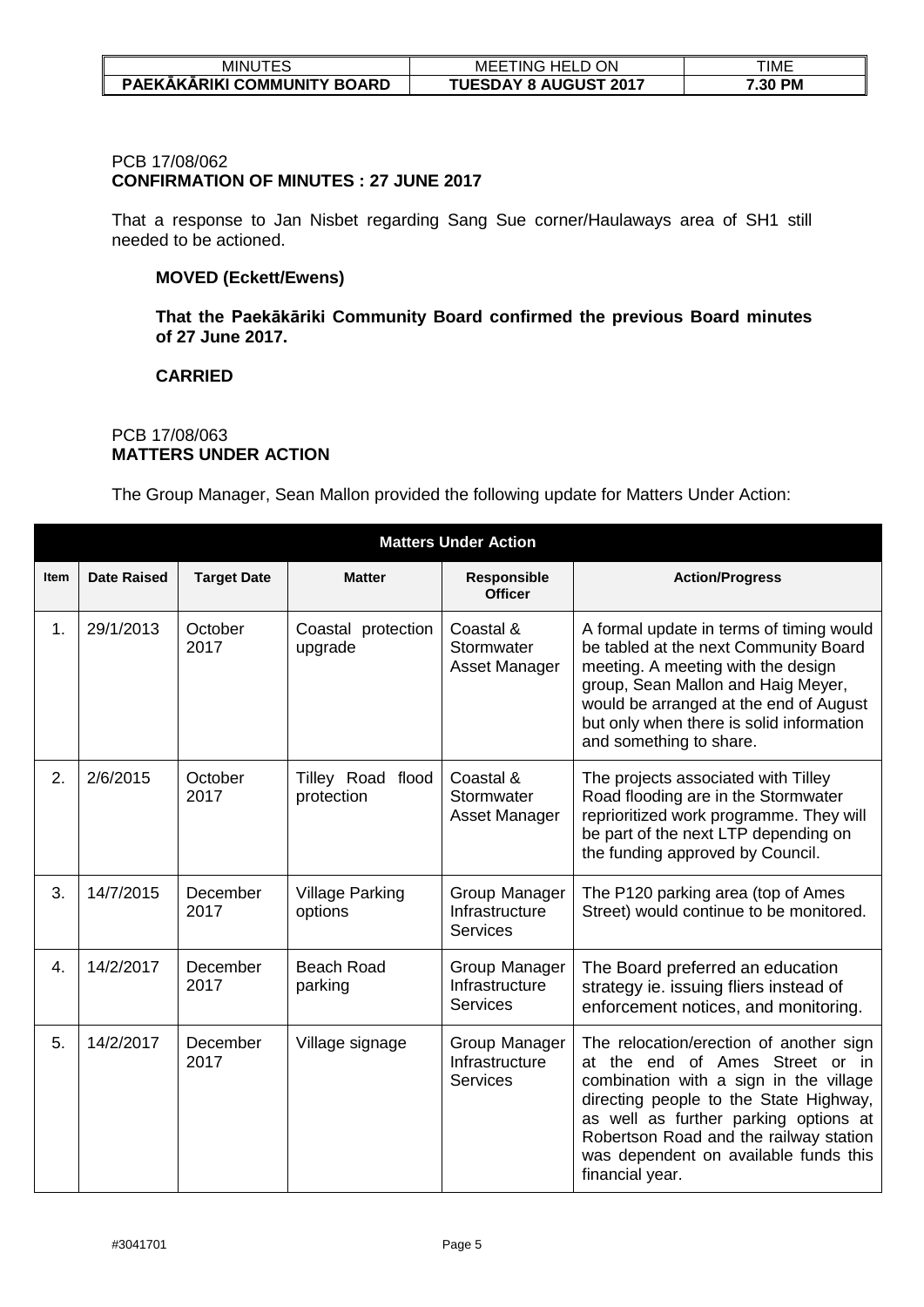| MINU                        | ON<br>$\sim$<br>HEL.<br>MEE<br>ING | TIME    |
|-----------------------------|------------------------------------|---------|
| PAEKĀKĀRIKI COMMUNITY BOARD | <b>TUESDAY 8 AUGUST 2017</b>       | 7.30 PM |

| <b>Matters Under Action</b> |             |                    |                                      |                                                    |                                                                                                                                                                                         |
|-----------------------------|-------------|--------------------|--------------------------------------|----------------------------------------------------|-----------------------------------------------------------------------------------------------------------------------------------------------------------------------------------------|
| <b>Item</b>                 | Date Raised | <b>Target Date</b> | <b>Matter</b>                        | <b>Responsible</b><br><b>Officer</b>               | <b>Action/Progress</b>                                                                                                                                                                  |
| 6.                          | 5/7/2016    | Nov/Dec<br>2017    | Minor traffic<br><i>improvements</i> | Group Manager<br>Infrastructure<br><b>Services</b> | This financial year's works programme<br>included:<br>Robertson Road - priority<br>$\bullet$<br>Wellington Road - priority<br>Ocean Road – broken yellow lines<br>Ames Street - parking |
| 7.                          | 5/7/2016    | June 2018          | Street-lighting                      | Group Manager<br>Infrastructure<br><b>Services</b> | About to award a contract for the LED<br>Upgrade would be completed<br>for<br>Paekākāriki this financial year. To start<br>Sept/Oct 2017 with completion<br>ın<br>Jan/Feb 2018.         |

The meeting closed at 9.27 pm

..................................................................................... ...........................................

**Philip Edwards Date Paekākāriki Board Chair**